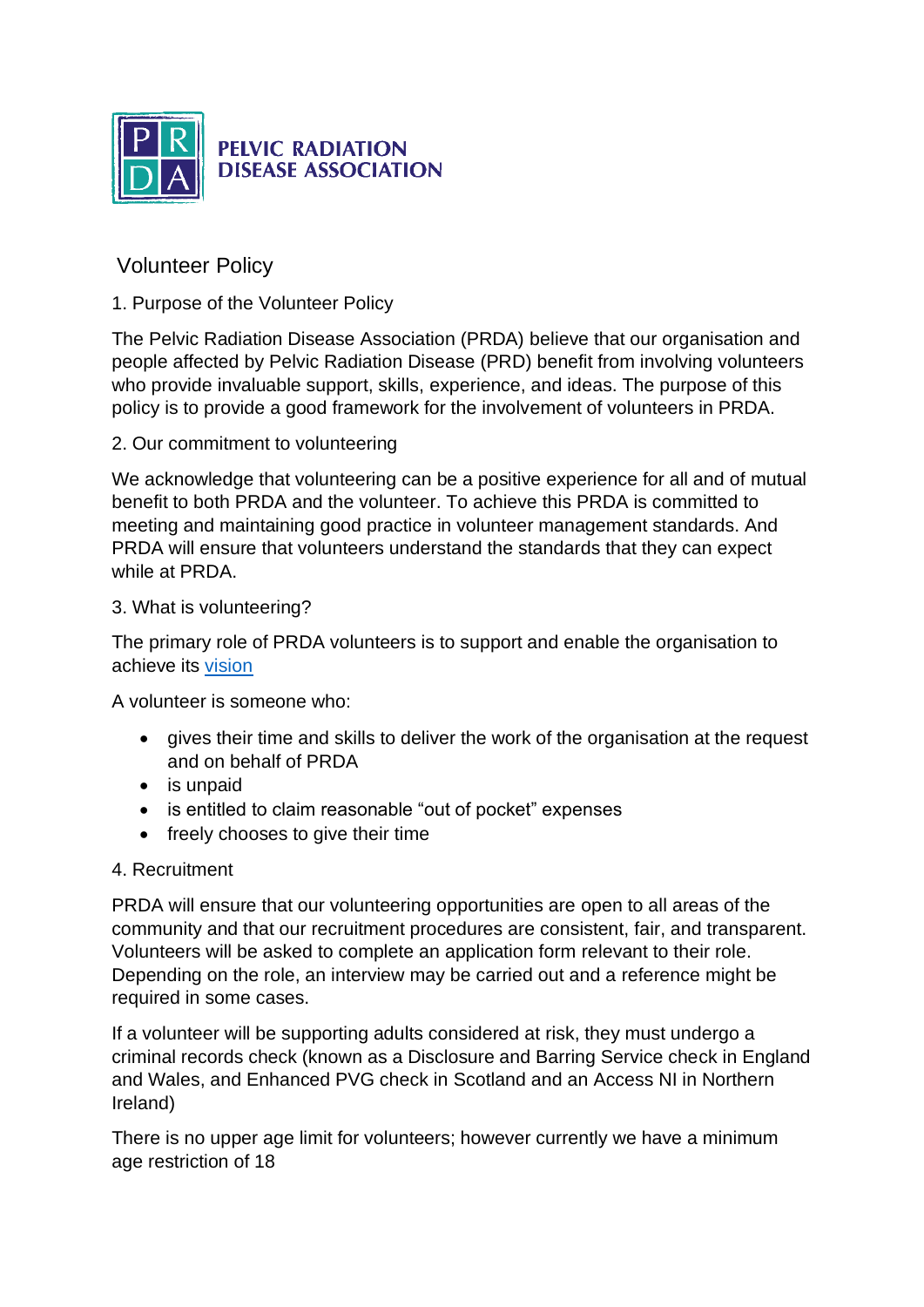### 5. Induction

Our volunteer induction provides volunteers with a comprehensive welcome to PRDA and to their role. The aim is make sure that all volunteers feel comfortable and supported and to give them the chance to ask questions related to volunteering at PRDA. We want to make sure that all volunteers are equipped with the knowledge and skills to perform their role effectively.

### 6. Support

PRDA believes that all volunteers should be supported throughout their time with the charity. We recognise volunteers give their time in different ways and have different support needs and support is tailored to the individual and their role. All volunteers will have access to a staff contact to provide support and guidance.

### 7. Expenses

Volunteers should not be disadvantaged in any way by volunteering for PRDA, including financially. We will reimburse all reasonable out of pocket expenses incurred through carrying out volunteering activities that are in line with PRDA's Volunteer Expenses Policy.

### 8. Problem Solving

We are committed to ensuring all complaints are handled consistently and fairly in line with our Problem-Solving Procedure. All complaints are treated confidentially and will be dealt with in a timely manner.

#### 9. Health and safety and insurance

We are bound to ensure that volunteers have a safe environment in which to volunteer and are not exposed to unnecessary risks. The Board of Trustees has overall responsibility for health and safety, but all staff and volunteers have a responsibility to act safely and to ensure that they do not expose themselves or others to unnecessary risks.

All volunteer roles will be risk assessed and any risks identified as part of this process will be shared with the volunteer as part of their induction.

PRDA volunteers who use their own vehicle for volunteering purposes are personally liable for any accident or incident and must ensure that their own private motor insurance is comprehensive and permits travel for the purpose of volunteering.

PRDA's volunteers are covered under our insurance arrangements This includes public liability, personal injury and loss or damage to personal property which involved in volunteering for PRDA. This is subject to policy limits, terms, conditions, and exceptions including car insurance.

# 10. Safeguarding